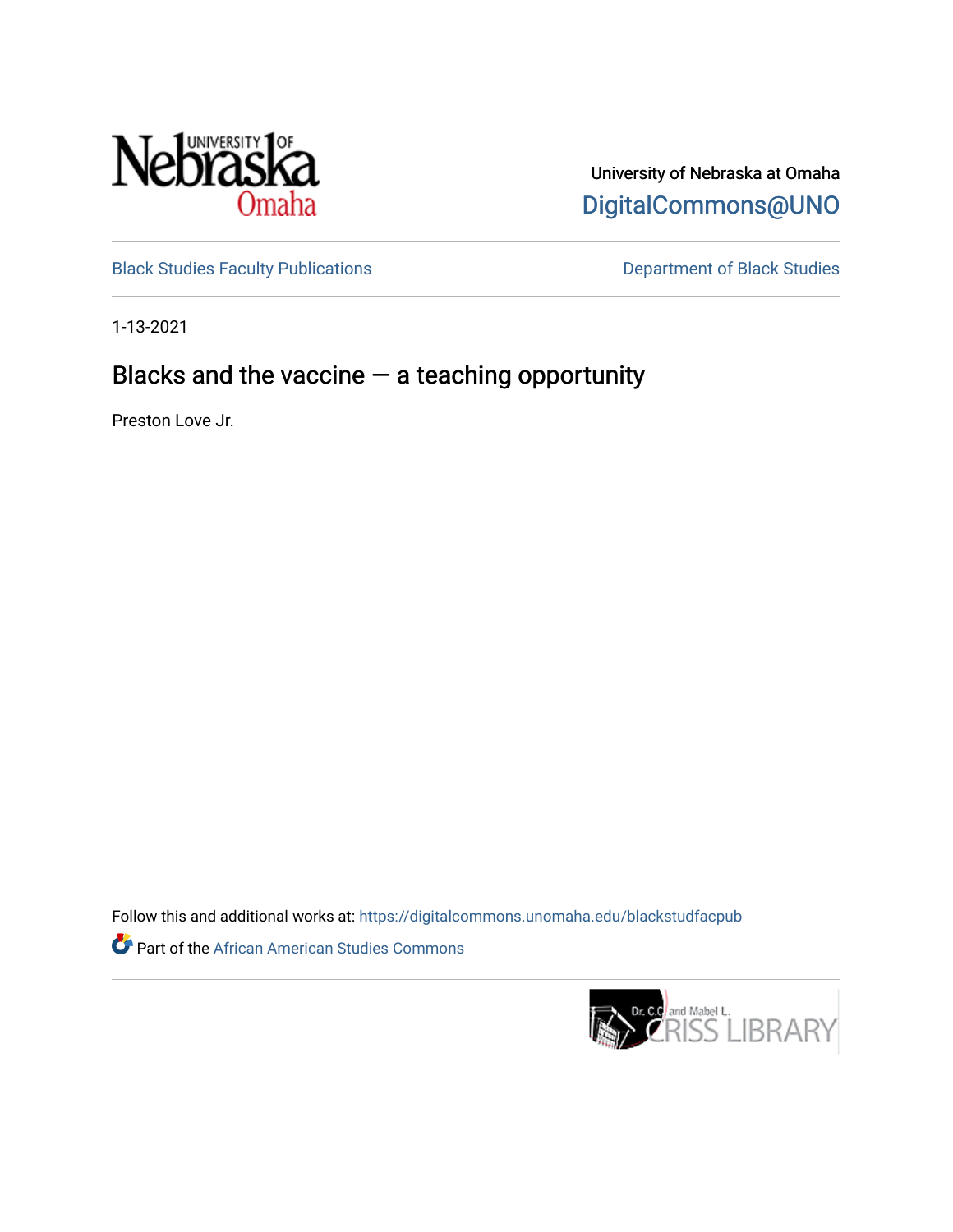## *Blacks and the Vaccine*

## *By Preston Love Jr*

*Matthew 25:40: "Verily I say unto you, in as much as you have done it onto one of the least of these, my Brethren, ye have done it unto me."*

Over the past months I have written about the need for Whites to listen, learn and recognize the plight, anger and demands of people of color. Uniquely, 2020 provided many opportunities for that journey toward clarity and, hopefully, participation in needed reform. Specifically, the teaching opportunities in 2020 were presented by George Floyd's death; the rise in White supremacy; and, dramatically and tragically, COVID-19.

No other example is more pungent than the reluctance of people of color to take the COVID-19 vaccine. In September, I wrote an article entitled ["White America may have amnesia, but don't](https://omaha.com/opinion/columnists/preston-love-jr-white-america-may-have-amnesia-but-dont-ask-blacks-to-forget/article_8f34df34-bcd6-5854-bba9-d247a3314e49.html)  [ask Blacks to forget,](https://omaha.com/opinion/columnists/preston-love-jr-white-america-may-have-amnesia-but-dont-ask-blacks-to-forget/article_8f34df34-bcd6-5854-bba9-d247a3314e49.html)" which really also served as an introduction to the thought of Blacks being reluctant to take the vaccine.

Blacks have many reasons to be distrustful of public health guidance. Beyond slavery and all of its residuals, Blacks remember the [Tuskegee Study.](https://www.cdc.gov/tuskegee/timeline.htm) For 40 years, beginning in 1932, African Americans under the direction of federal health officials, were given injections of syphilis, without their permission or awareness. By the mid-1940s, penicillin was proven as effective treatment for the disease, but men in the study were not offered the cure.

In other instances, during the 1918 flu pandemic, Blacks routinely were denied health care thanks to Jim Crow racist policies that lasted into the 1980s. Black women in Mississippi were sterilized, without their permission, to prevent the birth of Black children. Flint, Michigan, recently joined a [settlement for \\$641 million](https://www.pbs.org/newshour/nation/flint-joins-641-million-deal-to-settle-lawsuits-over-lead-in-water) over lead in the water of the majority poor and Black city.

American's longstanding disparities in health delivery, death rates of people of color, captured in myriad studies over the years are part of the problem of economic disparity among people of color in America. And we simply cannot overlook the mistrust that has been generated by the lies and misinformation about the coronavirus from this administration.

I could continue, but I hope that with this short list, we can agree to acknowledge the distrust and reluctance of African Americans to take the vaccine. We don't trust the "system." According to a Kaiser Health study, "over 35% of Blacks either don't, or probably won't see themselves, as taking the vaccine." Of those Blacks, 71% attributed this to distrust.

In spite of the distrust, I believe there is a viable path for African Americans to evaluate, and yet embrace taking the vaccine. First, it needs to be also acknowledged that unless approximately 75% of Americans get the vaccine, the effectiveness for our country will be severely retarded.